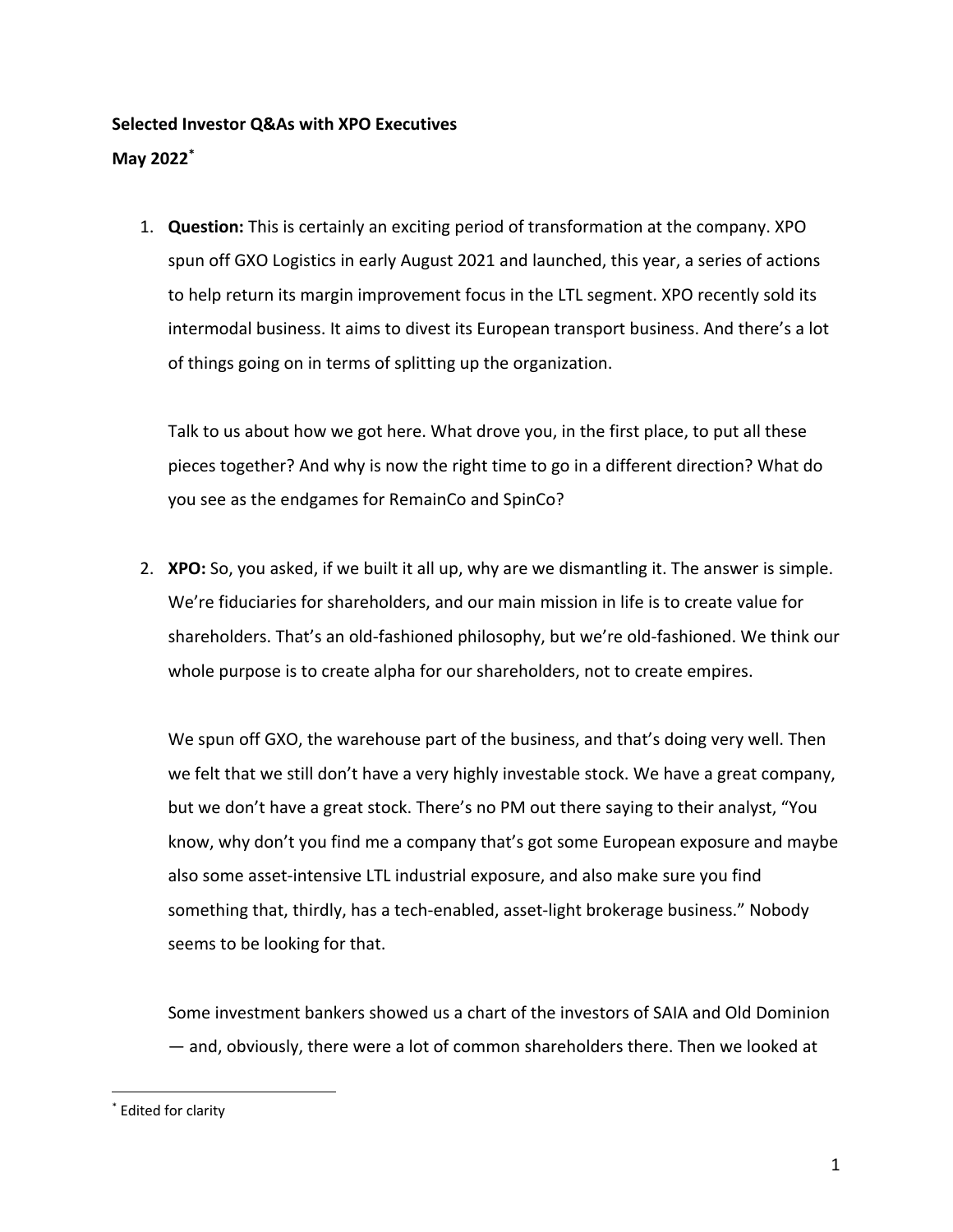the shareholders of CH Robinson. Then we looked at the overlap between those two lists, and there was almost none. That really gets to the essence of our problem, from a stock point of view and from a creating shareholder value point of view. We want to be more shareholder friendly in terms of giving them something that makes sense for what they want to invest in.

So, we sold our intermodal business in March. We're in the process of selling or listing Europe. We'll separate out LTL as a pure-play, and focus, focus, focus on growing LTL. We won't just be growing the margins, which we did very well in phase one of owning the business. And we won't just be throwing off billions of dollars of net cash, which we also did very well in phase one. Now, we're also investing in this high-ROIC business to grow the topline, while not losing our focus on margin. We'll grow the fleet and the door count.

Then we'll have truck brokerage, which will appeal to investors who want to go into something that's tech-enabled and high growth. There's a ton of tech initiatives going on in LTL, but the brokerage business has become very automated. In a few years from now, it will be 95% automated. So, there's a certain type of investor who wants to invest in a business that's got virtually no capex, other than the tech, and wants to own the industry leader with best-in-class numbers and best-in-class growth; who wants to see the high conversion from EBITDA to free cash flow that Drew and his team have been delivering.

- 3. **Question:** When you think about being an LTL pure play, who are you going to be?
- 4. **XPO:** When you look at the LTL industry as a whole, it's an industry where you have ten players who have roughly three quarters of the total LTL volume. It's an industry where you don't have as much supply — doors and capacity — as much as you have demand. Our algorithm, looking forward, is pivoted toward growth. We're investing in the

2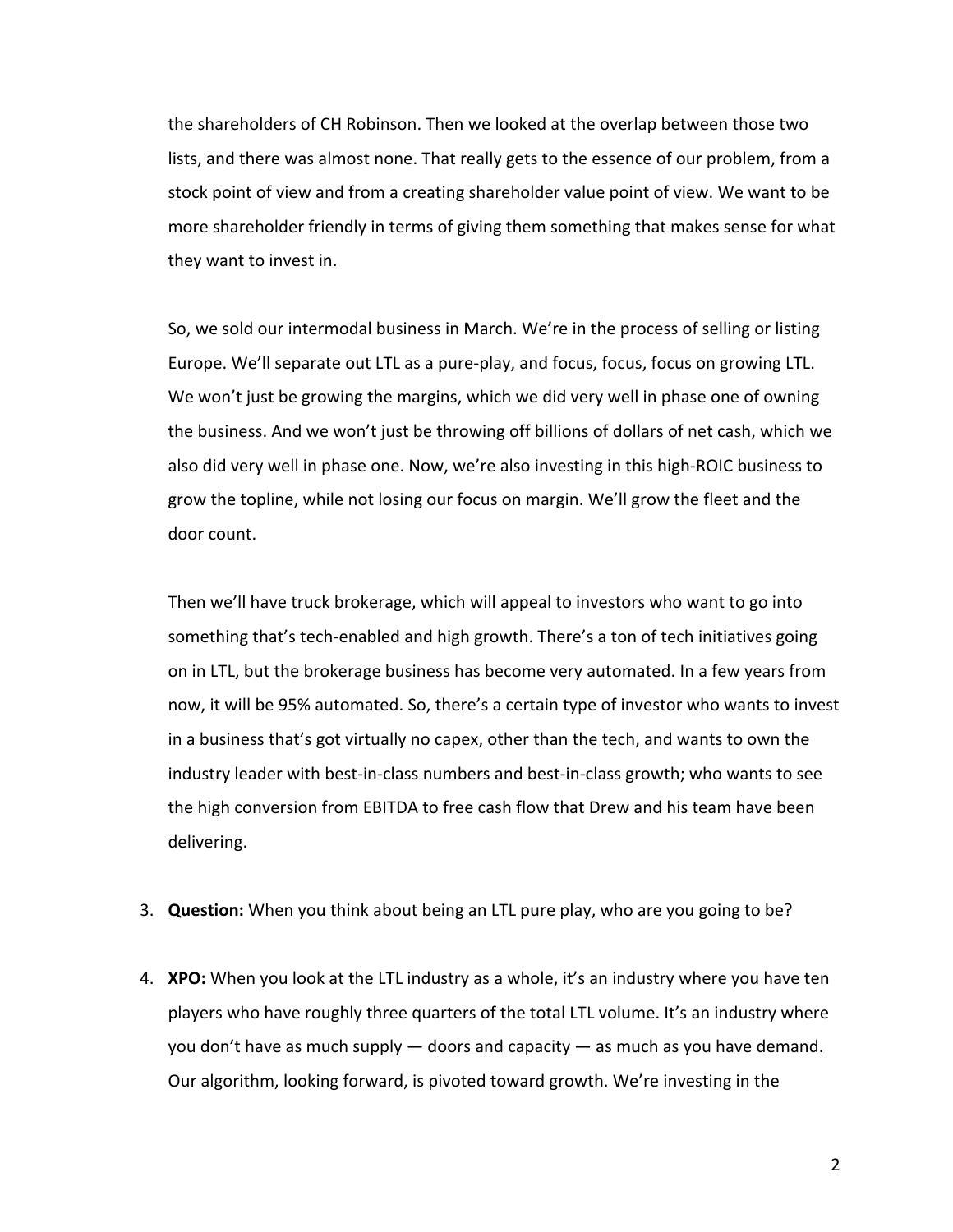business. We've more than doubled capex this year, in terms of doors, fleet and adding more resources to the business. We want to go back to gaining market share. Over the years to come, the levers are volume, pricing and productivity. Each one of those has tremendous opportunity, looking forward.

On the volume side, we're investing more in our salesforce and we're adding capacity. We're adding more doors. We're adding more fleet. We produce our own trailers, which is a company-specific advantage that we have. And we're investing tremendously in our salesforce, so we can capture more market share.

On the pricing side, it continues to be a firm environment. There's limited capacity in the industry. We have fantastic people, great processes and new technologies we're launching. We believe that will be vital over the years to come.

Finally, on the productivity side, roughly a quarter of our linehaul miles are currently outsourced to purchased transportation. That's a big opportunity for us as we go back to insourcing those miles and obtaining superior productivity from our own equipment. We can save 30-40% on each one of those miles. Coupling that with all the technology initiatives we have to make our business more efficient, we're going to optimize costs.

So, by driving these three pieces, we're going to expand the network, grow the top line and expand the network and grow the bottom line.

- 5. **Question:** You mentioned on your earnings call that there was an acceleration in April trends. Now that we're halfway through the second quarter, are those trends holding? What are you seeing?
- 6. **XPO:** Let's first talk about where we are in the quarter. As we mentioned on the earnings call, our daily revenue growth on a year-on-year basis accelerated in the month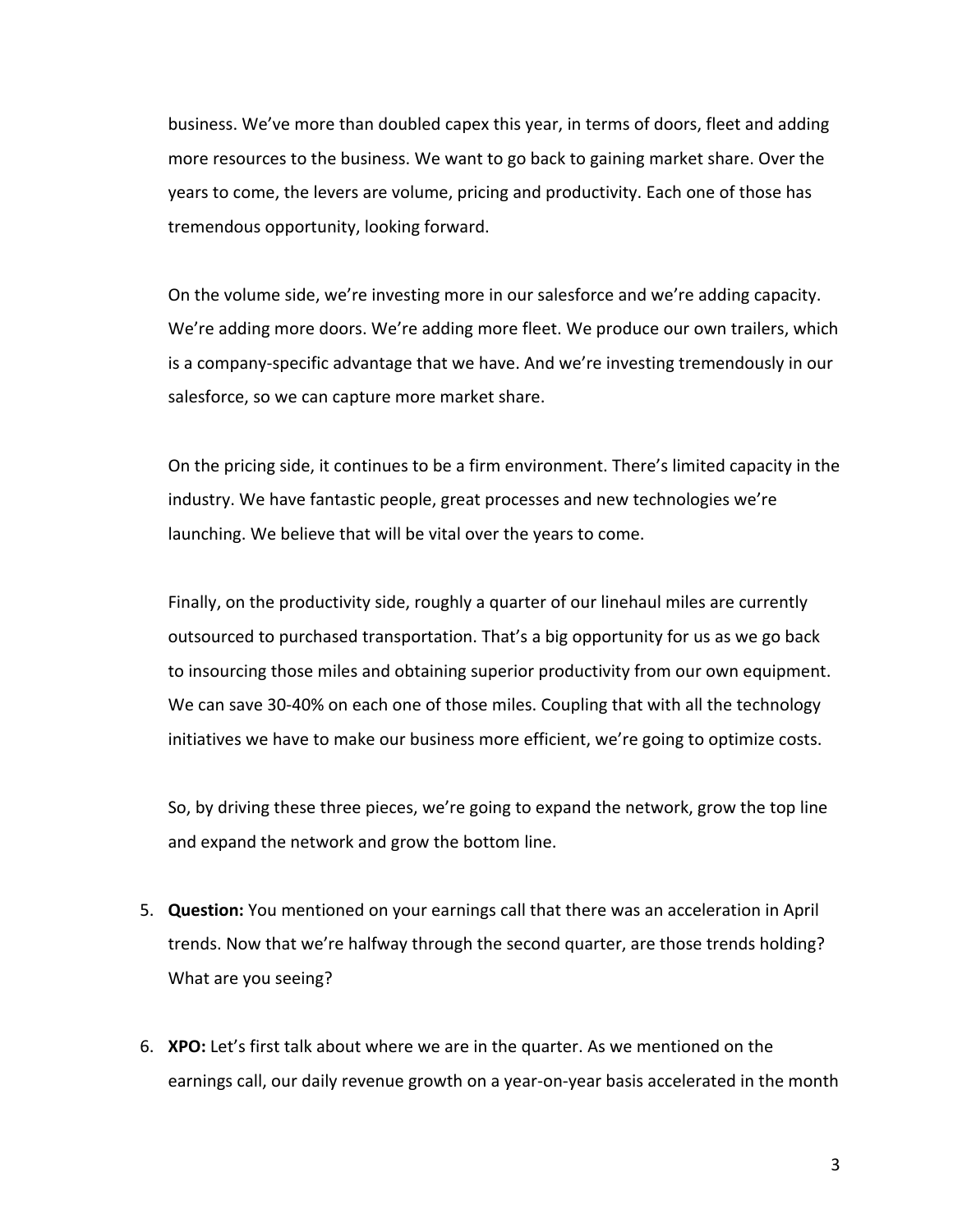of April versus where we were in the first quarter. And that was predominately driven by yield. At the end of the first quarter, we were at 9% improvement from a yield perspective. That has accelerated in the second quarter into double-digit territory. So, overall, we continue to see strong demand for our services.

- 7. **Question:** If we're seeing spot rates rolling over pretty aggressively on the truckload side, which is usually a precursor to some economic softening, is there something structural that has changed in the LTL market that allows it to keep growing? What's shifted such that you're seeing this growth in a market that's slowing on the macro side?
- 8. **XPO:** Pricing is always a function of how much supply you have versus how much demand you have. When you think of the top 10 carriers in the business, they generally have strong management teams. They are disciplined on price. So, effectively, everybody's making sure that customers are being charged fairly for services, given what we're seeing from a cost inflation perspective in running our LTL networks.
- 9. **Question:** How do you contrast that with public statements you've made about weakness in spot rates?
- 10. **XPO:** We were referring to the spot market in full truckload, because those rates have come down a lot; they'd gone up too much, they got frothy, and supply and demand sorted that out and they came back down. You're not seeing that turn into contract rate softness, though. It's very interesting. One of the reasons spot rates came down probably the main reason — is people started losing a little confidence in the global economy, based on what's going on in Europe, and so forth, and said, "You know what? I'm going to decrease my reliance on spot and go more for 12-month, six-month or three-month contracts." So, you had less demand for spot and more demand for contract.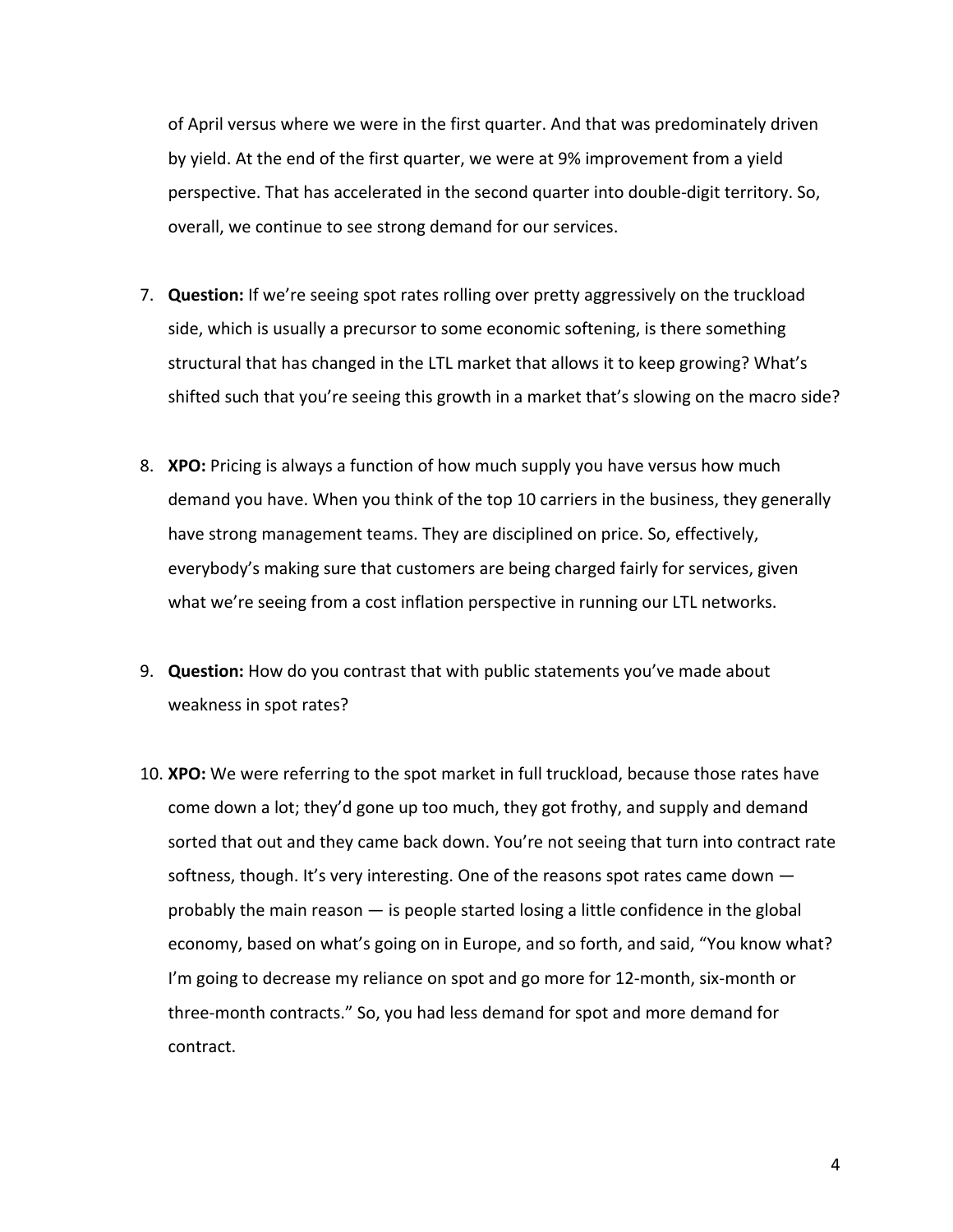- 11. Truckload contract rates are still up on a year-over-year basis. We're 68% contract and 32% spot in our truck brokerage business, so we've been able to expand our margin.
- 12. **Question:** In LTL, growing your door count by 6% over two years was one of your five actions. That's the first time I can remember XPO, or even Con-way, focusing on growth.
- 13. **XPO:** We want to grow overall. We're looking to add, as you said, 6% more doors by the end of 2023. We started that plan in October of last year and, so far, we've opened up 345 net new doors, so we're well ahead of plan. We've determined where to open these doors based on customer demand and on opportunities to optimize the linehaul network. Looking at the last two terminal openings, Southern California is a region where you have inbound demand for freight coming into California, and then you have all the imports from outside the US coming into the ports and going to the rest of the country. So, we expanded slightly inland to allow us to drive better linehaul efficiency and support higher customer demand in that market. In Atlanta, which is one of the biggest markets in the South and the gateway into Florida, our expansion there is capitalizing on the linehaul market and on widening the pipes of our linehaul network, so we can move more freight into these Southern geographies.
- 14. **Question:** Is there anything you've learned as you've grown and expanded and added these doors? Real estate is taking a longer time. Is there anything on the macro front that you're contending with?
- 15. **XPO:** Real estate markets have been high for the type of industrial sites we're in. We're focusing on three types of expansion. We either lease or buy an existing terminal, which we spruce up and improve. Or we build a greenfield, like we did in Chicago Heights last year, from the ground up. In other cases, we expand existing sites where we have available land. What we've learned, so far, is that you have to move very fast when you find a location or market that you like. Beyond that, it's about making sure we get the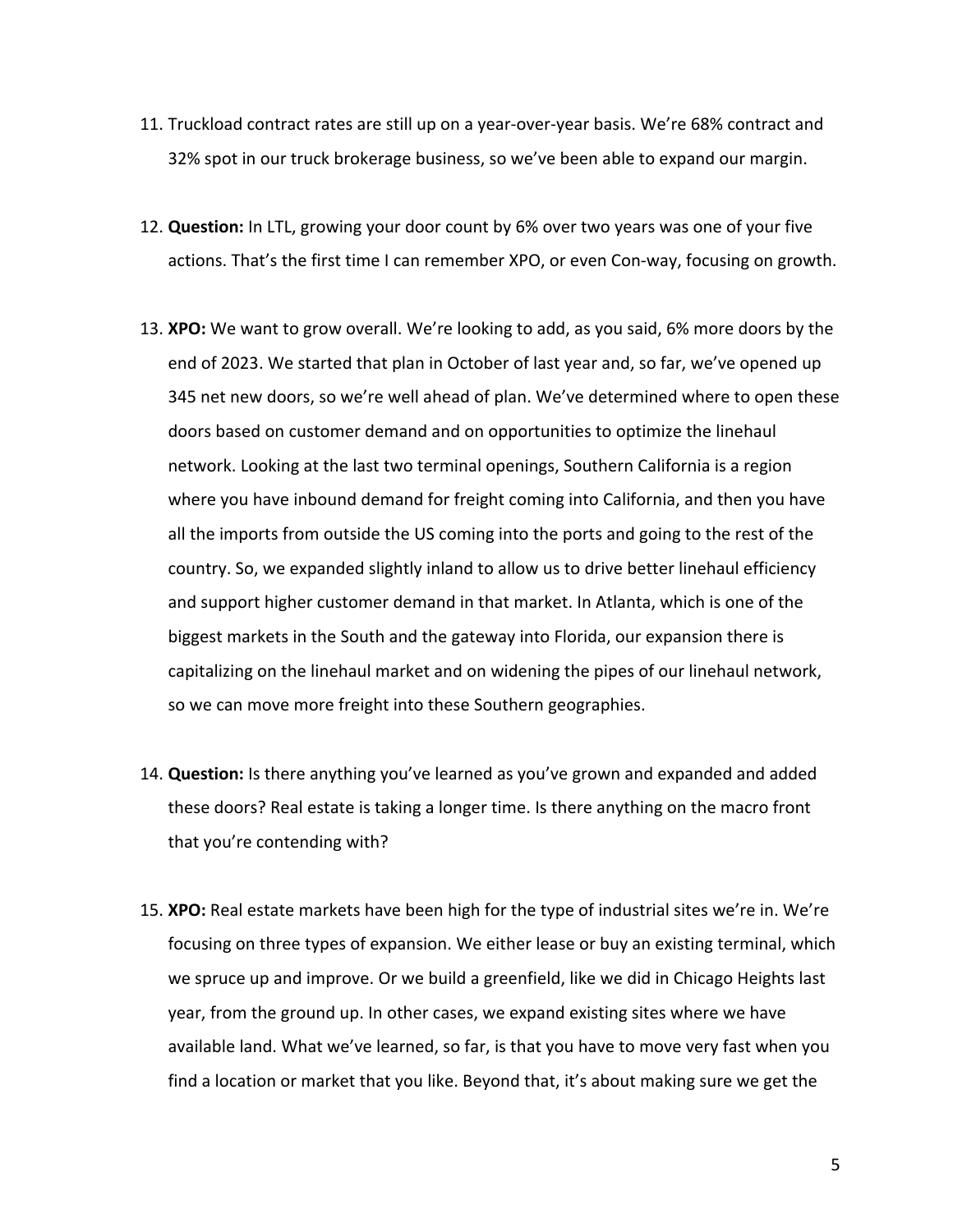equipment and people we need.

- 16. **Question:** Let's talk about people. How is labor availability now versus a few weeks or months ago? How has that changed? We heard from the Port of LA just before this, and they were talking about the availability of employees has allowed the fluidity of the market to improve. Are you seeing the availability of labor get easier?
- 17. **XPO:** We've seen job applications go up 38% just in the last few months, so there's a noticeable loosening in the job market. But let's be clear: it's still relatively tight, and it's not like everyone and their brother is applying to be a truck driver. The truck driver shortage is far from solved, even if it's not the same heightened crisis that it was a few months ago.
- 18. On the brokerage side, our best referrals come from the people who already work for us. We haven't had a problem with bringing people into the door. If you go back to the beginning of the pandemic, we differed from what a lot of our competitors did in that we actually doubled down on hiring while our competitors were letting people go. That's something that's paid dividends for us, and has helped us grow volume tremendously over the last couple of years.
- 19. On the LTL side, it's still tight. It's not easy to find drivers, but we are seeing more applicants to our driver schools. There's an increase in non-driver school driver applications, as well, but it's still a relatively tight labor market in LTL.
- 20. **Question:** How many LTL service centers do you have right now?
- 21. **XPO:** 292.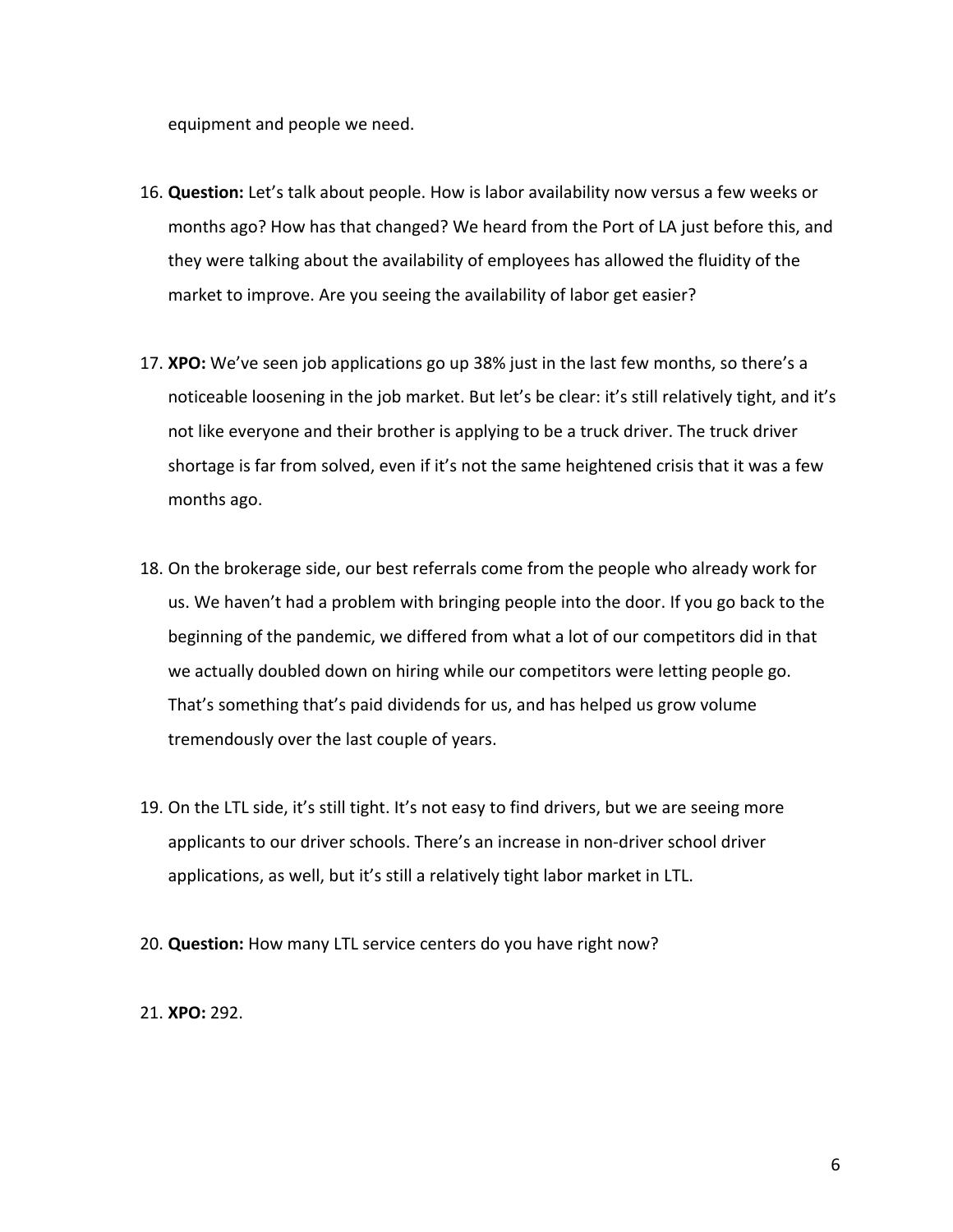- 22. **Question:** In LTL, can you talk about your OR (operating ratio) trajectory?
- 23. **XPO:** We had the second-best adjusted operating ratio in the industry last year and we might have the second-best adjusted operating ratio in the second quarter, as well.
- 24. **Question:** You've said you expect about 400 basis points of sequential LTL adjusted operating ratio improvement in the second quarter, and 100 basis points overall for the year, and hundreds of basis points of improvement over the coming years. Are you still on target for those goals?
- 25. **XPO:** Yes, we are on target. Sequentially, from the first quarter to the second, we expect more than 400 basis points of adjusted OR improvement, excluding real estate gains. And we expect at least 100 basis points of adjusted OR improvement for the full year, excluding real estate gains. Now, when you think about where this is coming from, OR in the LTL business typically is driven by three categories. Pricing is usually the number one category that drives margin improvement, and we expect that to continue to be strong over the course of the year.
- 26. As we mentioned on the earnings call, our yield crossed into double digits in the second quarter, and we expect that to be strong through the course of the year. Obviously, in the fourth quarter we'll have tougher comparisons on a year-over-year basis. On the volume side, we expect volume to be down low- to mid-single digits in the second quarter, and then improve through the course of the year. We're excited about our sales efforts. In April, we had the best win rate we've seen in the last four years. Our strategic account team is focused on large opportunities, including many multi-milliondollar deals that either closed in April or will close in May and June, and that includes a new top-ten customer. We expect that momentum in the salesforce to continue into the back half of the year.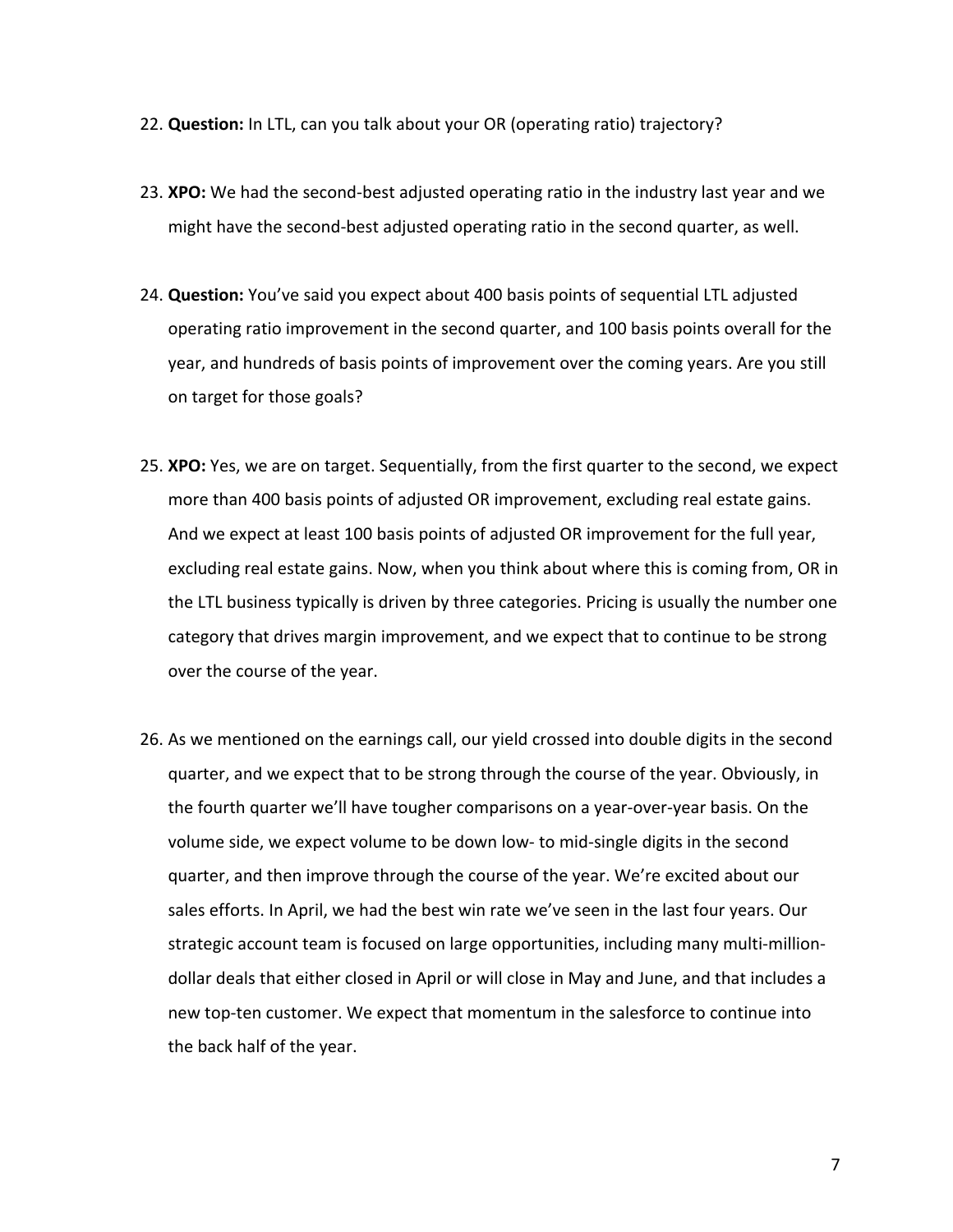- 27. Finally, on the cost side, we typically do our purchased transportation bid in the month of May, and contractual rates in truckload are still up on a year-on-year basis, but these increases are nowhere near where they were in the back half of last year or the first quarter of this year, when we saw year-over-year increases above 25%. All of this will contribute to delivering more than 400 basis points of sequential adjusted OR improvement from Q1 to Q2, and then at least 100 basis points of adjusted OR improvement for the full year, excluding real estate gains.
- 28. **Question:** Is insourcing linehaul the biggest opportunity you see on the cost side?
- 29. **XPO:** The biggest bucket on the P&L is linehaul, followed by pickup and delivery and then dock. Linehaul is always the number one opportunity. You can get at that either by insourcing or by improving network flow through building pure loads and optimizing where trailers are loaded and unloaded. For P&D, it's about optimizing your routes, but pricing ties in as well. We've launched new cloud-based technology for our route planners. Finally, on the dock, a lot of that is productivity and how you organize your dock doors to minimize travel time for dock workers and improve labor planning, so we have the right number of dock workers for the volume.
- 30. **Question:** How are service metrics and customer satisfaction scores trending in LTL?
- 31. **XPO:** They're trending very well. We're currently back to pre-pandemic levels in terms of network flow. This month, we've seen the highest customer satisfaction scores in years. Our NPS (net promoter score) scores have also gone up significantly this quarter.
- 32. **Question:** Since 2016, your LTL volumes have been flat. Why is that?
- 33. **XPO:** We simply didn't focus on volume. Growing volume was not our business plan. Our plan was to sweat the assets; run the business more productively using largely the same resources. We inherited a lot of unprofitable customers that we eliminated, and that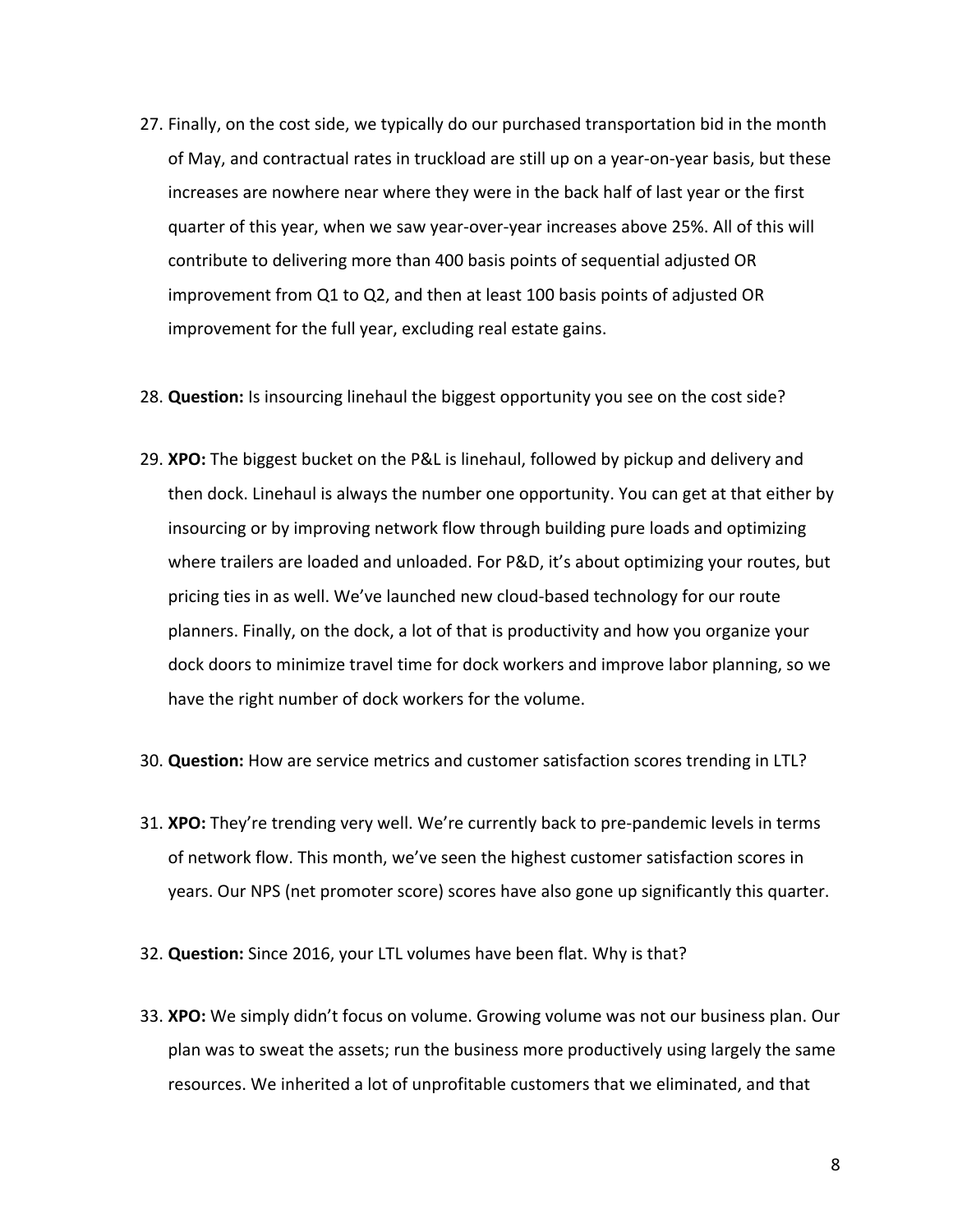offset some of the tonnage gains we made over that time period. By executing on that optimization strategy, from 2015 through 2021, we expanded adjusted operating margins by 910 basis points, excluding real estate gains, and generated over \$3 billion of net cash since we acquired Con-way. We expect to generate at least \$1 billion of adjusted EBITDA LTL in 2022. This will nearly triple the adjusted EBITDA generated in 2015. Our financial and operating results have been true same-store numbers. We have a loyal customer base of 25,000 customers for whom we hauled 18 billion pounds of LTL freight last year.

- 34. **Question:** In LTL, what's your mix of business, in broad categories?
- 35. **XPO:** High-level, about two thirds of the business remains levered to the industrial economy. The lion's share of the remainder is consumer, which includes retail/ecomm, food and beverage and consumer packaged goods.
- 36. **Question:** Con-way used to be heavily weighted in the auto industry in the Midwest. Is that still a mix for XPO that's outsized in terms of impact?
- 37. **XPO:** The auto vertical represents high single digits.
- 38. **Question:** If we start seeing autos ramp up in the second half, does that become a larger, outsized contributor to your growth potential?
- 39. **XPO:** When you look at autos overall, production has been tapered by the chip shortage. It's anybody's guess on when the chip shortage will improve, but as you see that subside over time, you will see auto production pick back up. They're still only at roughly 75% of their normal volumes.
- 40. **Question:** Do you think there's pent up merchandise coming out of China?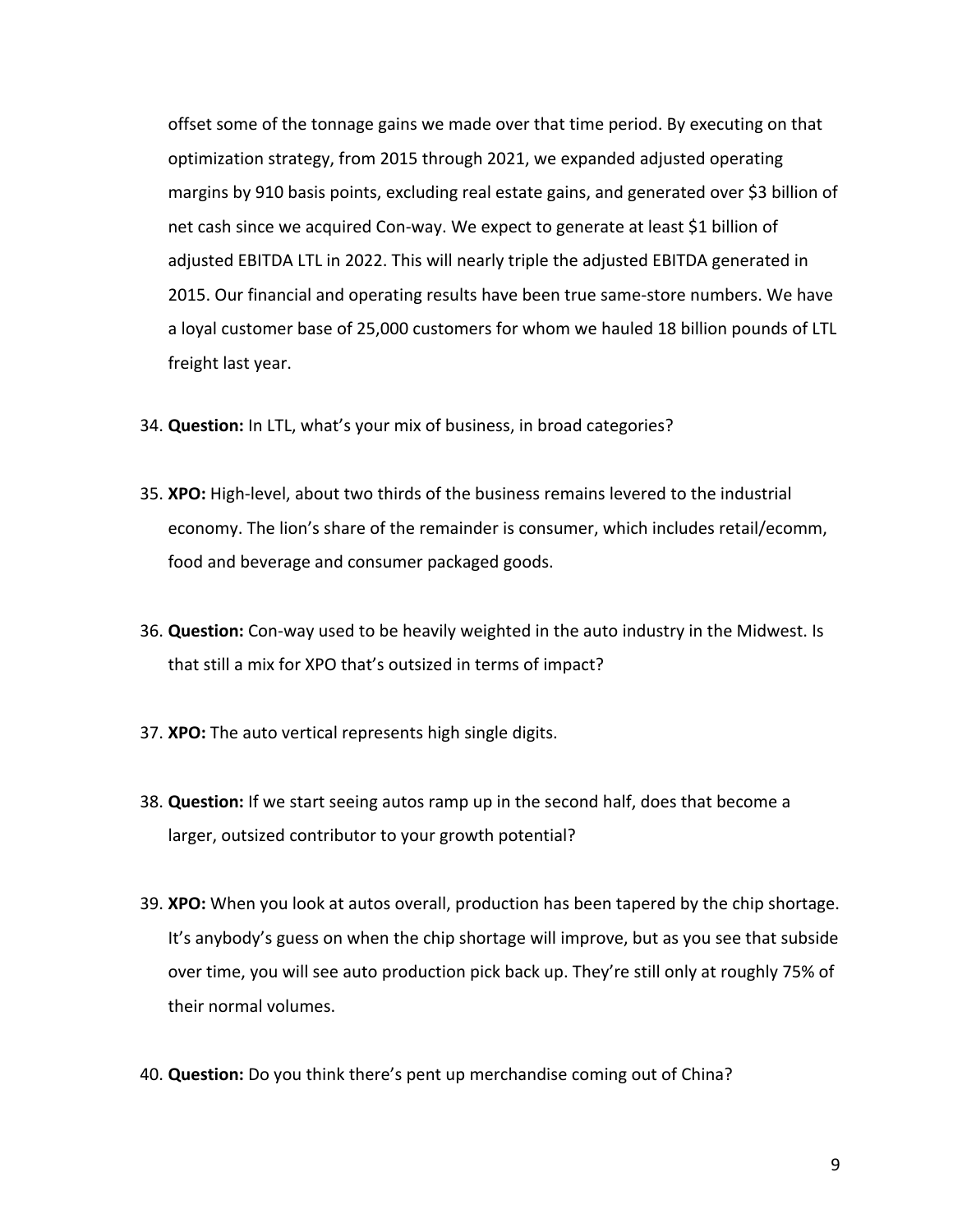- 41. **XPO:** For sure. But time will tell how much and how soon.
- 42. **Question:** Your brokerage has been growing rapidly, with volume up 20% in the last six quarters. Where do you see XPO gaining share in the brokerage market over the next couple of years?
- 43. **XPO:** We've got a tremendous opportunity to continue our positive momentum. If you look at our last eight years, the brokerage industry has grown at a 9% revenue CAGR. We've grown at a 27% revenue CAGR over the same time. So, we've tripled the industry's growth rate over the last eight years. We feel good about continuing to be able to significantly outperform the industry.
- 44. If you look at the number of customers that we do \$1 million or more of business with, that was up 48% versus last year. If you look at our overall volume with our top 20 customers, that was up over 25%. So, we continue to go out and take share. And we're only in the early innings of doing that. The for-hire trucking market is over \$400 billion. We've got only \$3 billion of that, so there's a lot of runway ahead of us.
- 45. **Question:** Where are you in terms of deploying tech in brokerage, and how do you think about scaling that?
- 46. **XPO:** When we built XPO Connect, there were three things we were focused on: customers, the carriers and our employees. For the customers, we want XPO Connect to be the tool that creates the best transportation system possible. For the carriers, it's all about being sticky and easy to use. Our Drive XPO app has over 700,000 downloads, and that's largely from the carrier base that works with us. They can bid and buy a load from their phones, and with little or no human interaction. We've also given carriers access to fuel and tire discounts — things that allow them to put more money into their pockets. Our volume was up 66% over the last five years. But our headcount was only up 38%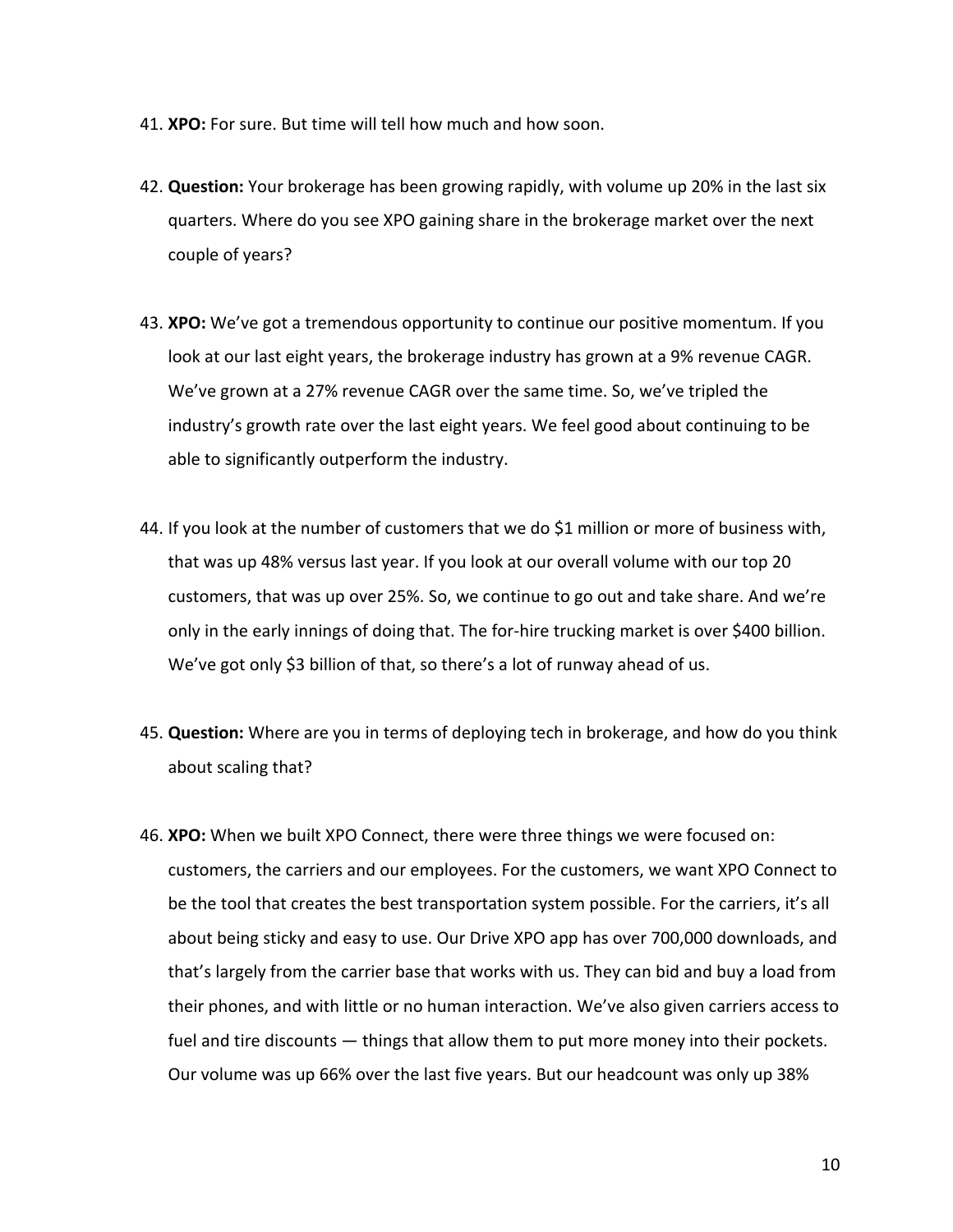over the same time period.

- 47. **Question:** Within that growth, what percent of your freight is now connecting digitally versus the old brokerage model of call centers?
- 48. **XPO:** 74% of our loads were created or covered digitally in the first quarter. That's up from the fourth quarter where it was 70%. And I think the third quarter was around 67%. So, you can see it's continuing to go up and to the right for creating and covering loads digitally.
- 49. **Question:** Can you talk about your gross margin percentage and your volume growth in the brokerage business?
- 50. **XPO:** Last quarter, we were at 16.3% in gross margin. As we start the second quarter, that's gone up. Last quarter, we grew volume by 23%. And brokerage has been scaling with XPO Connect and outgrowing the industry by 3x.
- 51. **Question:** What are the messages you want to communicate about the trajectory of the brokerage and LTL businesses?
- 52. **XPO:** Some people are going to wait until the spin happens and then invest in a best-inclass truck brokerage firm that's tech-enabled, that's been shooting the lights out quarter after quarter and year after year — and that should trade at a very nice multiple as a result of that. And/or you can invest in an LTL business that's not best-in-class yet, but it has a shot of being best-in-class within a few years, especially if we keep the momentum we've got going. Then, we will move into the second phase of LTL where we're not just growing margins, but we're also investing in a high ROIC business, and where we grow the top line, as well.
- 53. **Question:** Is CHRW the right comp for the XPO brokerage business?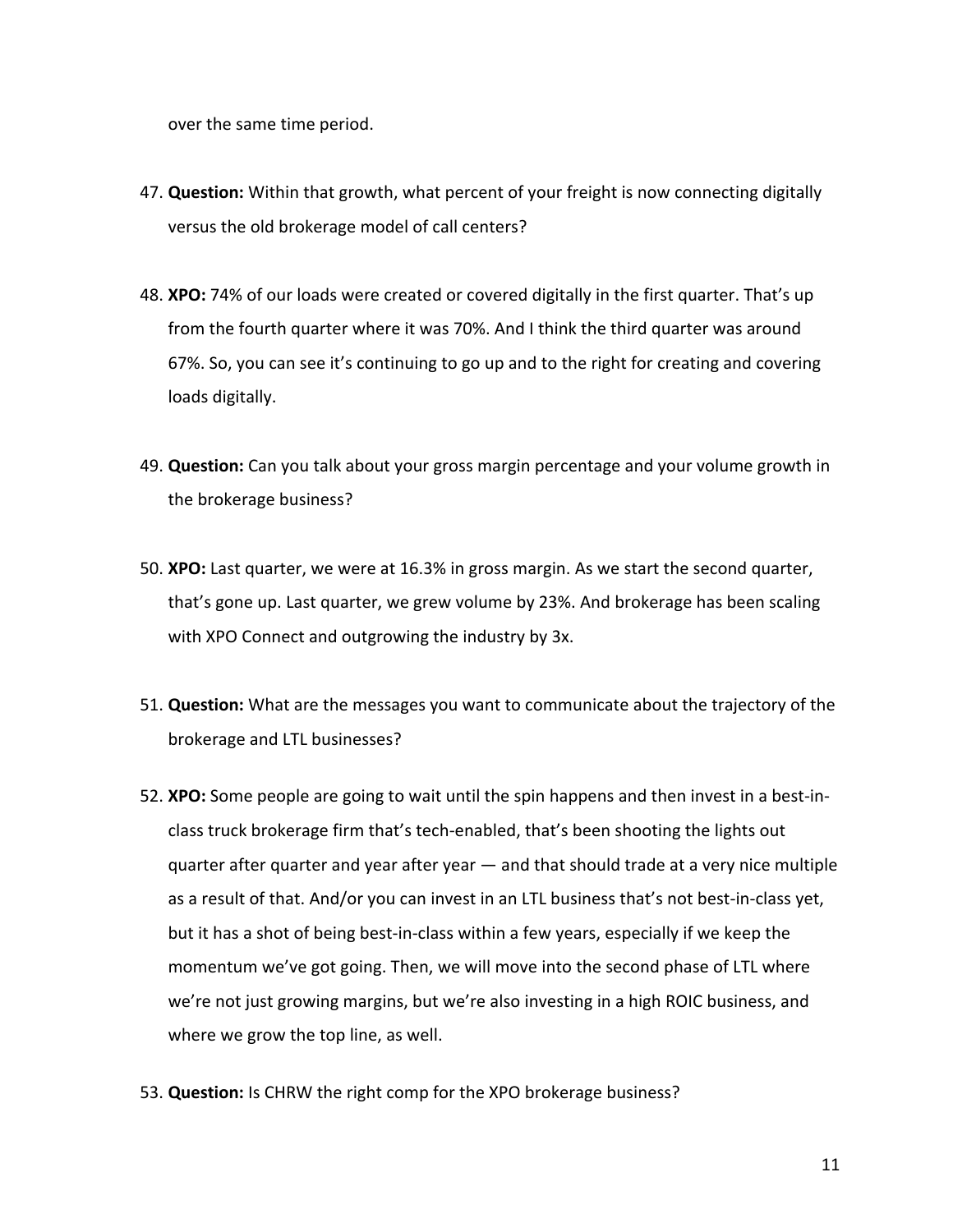- 54. **XPO:** Robinson is the company we run up against the most. We have a ton of respect for them.
- 55. **Question:** Is the European business growing on the topline?
- 56. **XPO:** Yes, we generated 5% organic revenue growth in Q1.

## *Non-GAAP Financial Measures*

*As required by the rules of the Securities and Exchange Commission (SEC), we provide reconciliations of the non-GAAP financial measures contained in this transcript to the most directly comparable measure under GAAP, which are set forth in the tables posted in the 2022 first quarter earnings release and the May 2022 Investor Presentation posted in the investor relations section of our website.* 

*This document contains the following non-GAAP financial measures: adjusted EBITDA, net cash generated from adjusted EBITDA, and improvement in adjusted operating margin (which is the inverse of adjusted operating ratio) for our North American less-than-truckload business for the years 2015 through 2021, and organic revenue growth on a consolidated basis for the three months ended March 31, 2022.*

*We believe that the above adjusted financial measures facilitate analysis of our ongoing business operations because they exclude items that may not be reflective of, or are unrelated to, XPO and its business segments' core operating performance, and may assist investors with comparisons to prior periods and assessing trends in our underlying businesses. Other companies may calculate these non-GAAP financial measures differently, and therefore our measures may not be comparable to similarly titled measures of other companies. These non-GAAP financial measures should only be used as supplemental measures of our operating performance.* 

*Adjusted EBITDA includes adjustments for transaction and integration costs, as well as restructuring costs, litigation settlements and other adjustments as set forth in the tables posted in the recent earnings release and May 2022 Investor Presentation on our website. Transaction and integration adjustments are generally incremental costs that result from an actual or planned acquisition, divestiture or spin-off and may include transaction costs, consulting fees, retention awards, and internal salaries and wages (to the extent the individuals are assigned full-time to integration and transformation activities) and certain costs related to integrating and converging IT systems. Restructuring costs primarily relate to severance costs associated with business optimization initiatives. Management uses these non-GAAP financial*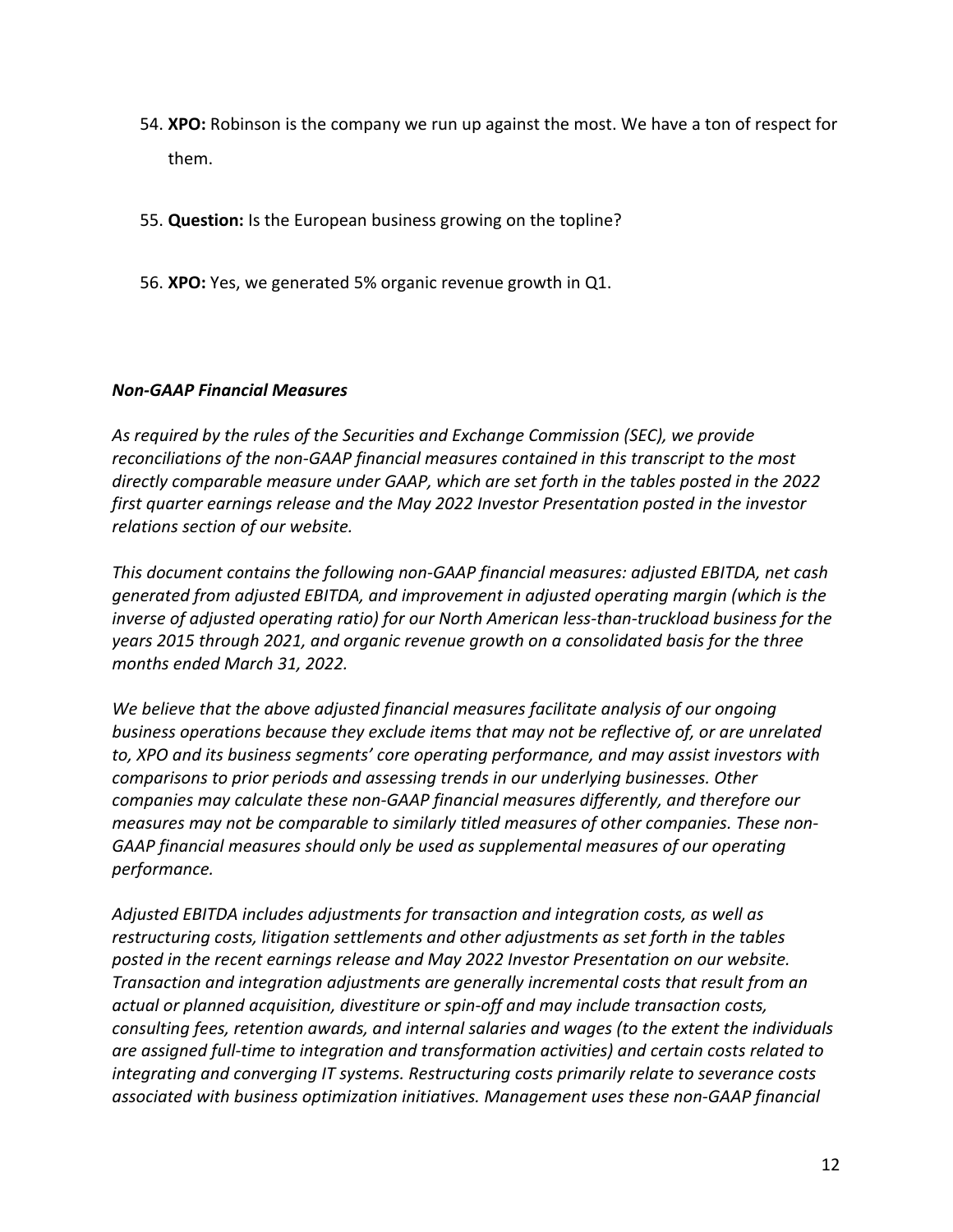*measures in making financial, operating and planning decisions and evaluating XPO's and each business segment's ongoing performance.* 

*We believe that adjusted EBITDA improves comparability from period to period by removing the impact of our capital structure (interest and financing expenses), asset base (depreciation and amortization), litigation settlements, tax impacts and other adjustments as set forth in the tables posted in the recent earnings release and May 2022 Investor Presentation on our website that management has determined are not reflective of core operating activities and thereby assist investors with assessing trends in our underlying businesses.* 

*We believe that adjusted operating ratio improves the comparability of our operating results from period to period by (i) removing the impact of certain transaction and integration costs and restructuring costs, as well as amortization expenses and (ii) including the impact of pension income incurred in the reporting period as set forth in the tables posted in the recent earnings release and May 2022 Investor Presentation on our website.* We believe that organic revenue is an important measure because it excludes the impact of the following items: revenue derived from fuel surcharges and foreign currency exchange rate fluctuations as set forth in the tables posted in the May 2022 Investor Presentation on our website. *With respect to our financial target for full year 2022 adjusted EBITDA for LTL, a reconciliation of this non-GAAP measure to the corresponding GAAP measures is not available without unreasonable effort due to the variability and complexity of the reconciling items described above that we exclude from these non-GAAP target measure. The variability of these items may have a significant impact on our future GAAP financial results and, as a result, we are unable to prepare the forward-looking statement of income prepared in accordance with GAAP that would be required to produce such a reconciliation.* 

## *Forward-Looking Statements*

*This document includes forward-looking statements within the meaning of Section 27A of the Securities Act of 1933, as amended, and Section 21E of the Securities Exchange Act of 1934, as amended, including statements relating to the planned spin-off of our North American truck brokerage business and the expected financial results of that spin-off as a standalone business; the planned divestiture of our European business, and the expected cash proceeds of the planned divestiture; our future growth prospects for adjusted EBITDA, with \$1 billion of adjusted EBITDA generated by the North American LTL segment; our expectations for improving our operating ratio in our North American LTL business; our expectation for a continued recovery in demand by our industrial and retail/consumer customers; our expectation to open new LTL doors; the degree with which we expect to use insourced transportation in our North American LTL business; our expectation for growth in overall capacity in the North American LTL industry; our plan to enroll and hire LTL drivers in and from our driver schools; our expectations for revenue growth, volume growth and earnings growth in our North American truck brokerage business in 2022 and going forward; our ability to generate a high level of ROIC in our LTL business and our North American truck brokerage business; our expectation for growth of the truck brokerage industry in North America; and our belief that the aggregate stock price of the*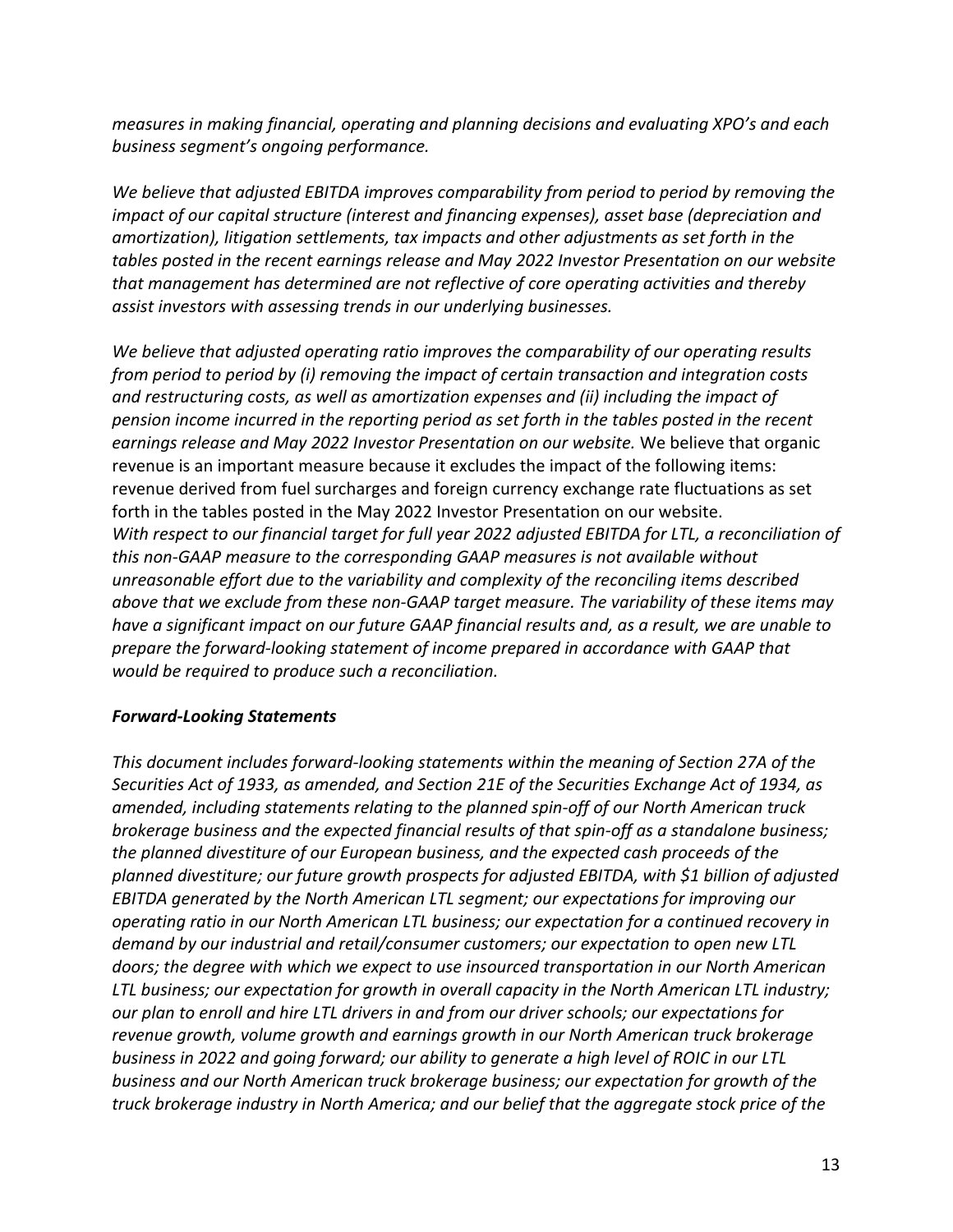*two separate companies will trade at higher levels than our current stock price. All statements other than statements of historical fact are, or may be deemed to be, forward-looking statements. In some cases, forward-looking statements can be identified by the use of forwardlooking terms such as "anticipate," "estimate," "believe," "continue," "could," "intend," "may," "plan," "potential," "predict," "should," "will," "expect," "objective," "projection," "forecast," "goal," "guidance," "outlook," "effort," "target," "trajectory" or the negative of these terms or other comparable terms. However, the absence of these words does not mean that the statements are not forward-looking. These forward-looking statements are based on certain assumptions and analyses made by us in light of our experience and our perception of historical trends, current conditions and expected future developments, as well as other factors we believe are appropriate in the circumstances.* 

*These forward-looking statements are subject to known and unknown risks, uncertainties and assumptions that may cause actual results, levels of activity, performance or achievements to be materially different from any future results, levels of activity, performance or achievements expressed or implied by such forward-looking statements. Factors that might cause or contribute to a material difference include our ability to effect the spin-off of our North American truck brokerage business and meet the related conditions noted above, our ability to complete the sale or listing of our European transportation business, the expected timing of the completion of the transactions and the terms of the transactions, our ability to realize the expected benefits of the transactions, our ability to retain and attract key personnel for the separate businesses, the risks discussed in our filings with the SEC and the following: economic conditions generally; the severity, magnitude, duration and aftereffects of the COVID-19 pandemic, including supply chain disruptions due to plant and port shutdowns and transportation delays, the global shortage of certain components such as semiconductor chips, strains on production or extraction of raw materials, cost inflation and labor and equipment shortages, which may lower levels of service, including the timeliness, productivity and quality of service, and government responses to these factors; our ability to align our investments in capital assets, including equipment, service centers and warehouses, to our customers' demands; our ability to implement our cost and revenue initiatives; the effectiveness of our action plan, and other management actions, to improve our North American LTL business; our ability to benefit from a sale, spinoff or other divestiture of one or more business units, and the impact of anticipated material compensation and other expenses, including expenses related to the acceleration of equity awards, to be incurred in connection with a substantial disposition; our ability to successfully integrate and realize anticipated synergies, cost savings and profit improvement opportunities with respect to acquired companies; goodwill impairment, including in connection with a business unit sale, spinoff or other divestiture; matters related to our intellectual property rights; fluctuations in currency exchange rates; fuel price and fuel surcharge changes; natural disasters, terrorist attacks, wars or similar incidents, including the conflict between Russia and Ukraine and increased tensions between Taiwan and China; risks and uncertainties regarding the expected benefits of the spin-off of our logistics segment or a future spinoff of a business unit; the impact of the spin-off of our logistics segment or a future spin-off of a business unit on the size and business diversity of our company; the ability of the spin-off of our logistics segment or a future spin-off of a business unit to qualify for tax-free*